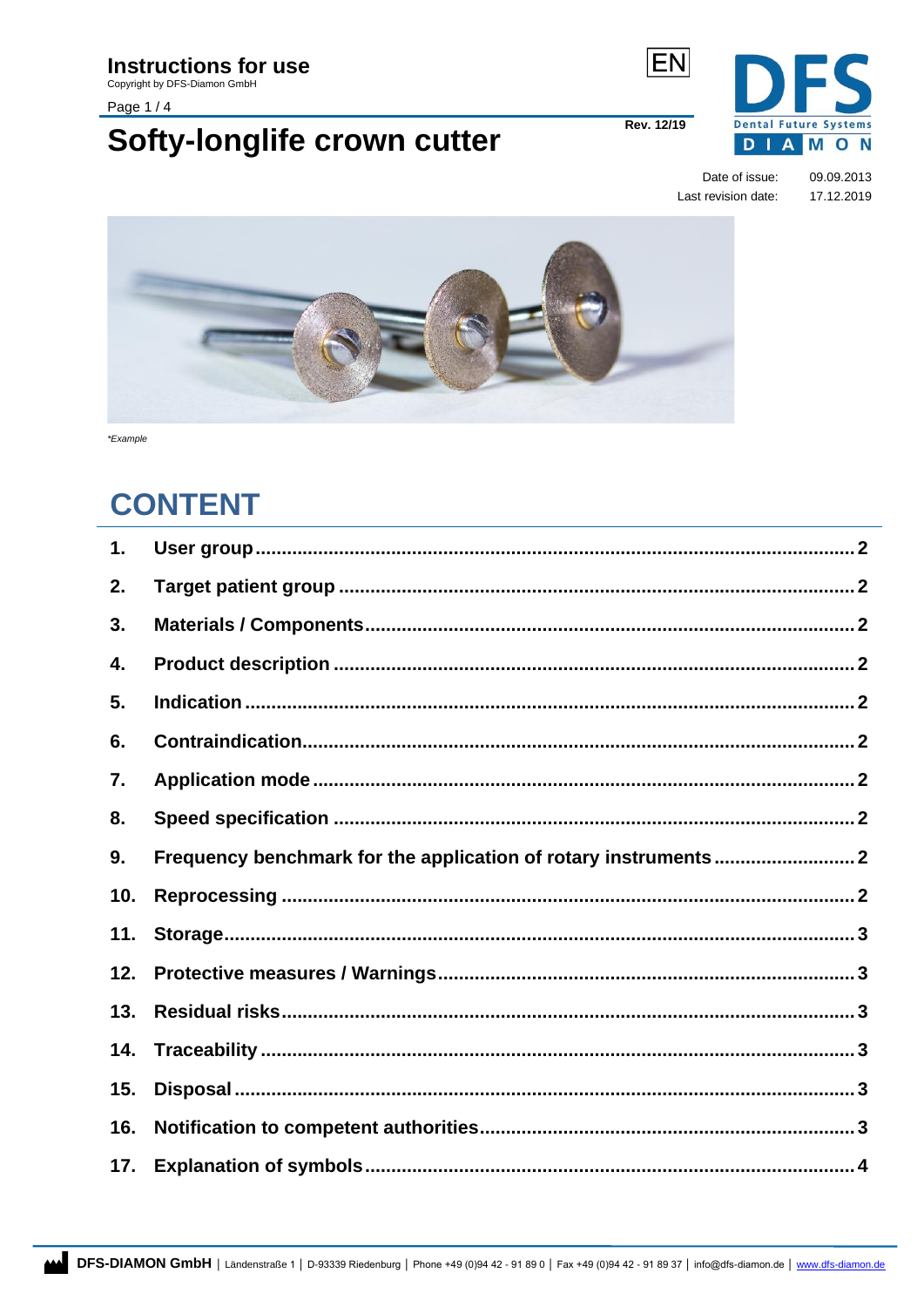Page 2 / 4

# **Softy-longlife crown cutter** Rev. 12/19

**Dental Future Systems DIAMON** 

Date of issue: 09.09.2013 Last revision date: 17.12.2019

#### **1. User group**

The instruments may only be used by appropriately qualified personnel in dental surgery or clinics.

- ➢ Maxillo-facial surgeons / dental/oral surgeons
- ➢ Dentist

#### <span id="page-1-0"></span>**2. Target patient group**

Patients with dental medical indications in the area of the described indications and applications.

#### <span id="page-1-1"></span>**3. Materials / Components**

 $\triangleright$  Medical grade steel instruments (corrosion-resistant steel, martensitic / CrS) with sintered diamond disc as working piece

#### <span id="page-1-2"></span>**4. Product description**

Softy-longlife crown cutters are soft-cutting sintered diamond discs for separating crowns and bridges. A major advantage of these instruments is that no cutting effect is achieved in case of accidental contact with soft tissue which prevents injury.

#### <span id="page-1-3"></span>**5. Indication**

➢ Removal of dentures (crowns and bridges) from already restored teeth

#### <span id="page-1-4"></span>**6. Contraindication**

- $\triangleright$  The instruments may not be used for any other than the described indication or application area.
- $\triangleright$  Excessive temperatures due to insufficient water cooling must be avoided (possible damage of pulp)
- $\triangleright$  The indicated speed may not be exceeded (risk of fracture/injury)
- $\triangleright$  Jamming or using the instrument as a lever must be avoided (risk of fracture/injury)

#### <span id="page-1-5"></span>**7. Application mode**

- $\triangleright$  Insert the instrument into the turbine/handpiece as deeply as possible. (There is a risk of injury if not inserted deeply enough!)
- $\triangleright$  For best results observe the recommended speeds as per the attached chart
- $\triangleright$  Insert the instrument into the mouth prior to rotation to avoid risk of injury
- $\triangleright$  Instrument must be rotating before touching the tooth or the dental material
- $\triangleright$  We recommend water cooling of min. 150ml/min as the disc diameter is larger than 3.1 mm
- ➢ Contact pressure and speed (rpm) depend on the material (tooth hardness, etc.) and the drive unit. Contact pressure and speed (rpm) are inversely related, i.e. the higher the speed the lower the pressure. Please observe the instructions for use and recommendations of the handpiece or turbine manufacturer.
- $\triangleright$  Once crown/bridge structures are cut to app. 50% the structures can easily be removed by cracking the crown.

#### <span id="page-1-6"></span>**8. Speed specification**

#### **Maximum speed for Softy-longlife crown cutters**

| Connection type   Instrument |                              | <b>Speed</b>       |
|------------------------------|------------------------------|--------------------|
| RA/CA/HP                     | Softy-longlife crown cutters | $15' - 25.000$ rpm |

#### <span id="page-1-7"></span>**9. Frequency benchmark for the application of rotary instruments**

The following values serve as a reference only; the actual service life may differ depending on the application, usage and material but must not exceed the maximum number of reprocessing cycles.

#### ➢ Diamond instruments **30x**

#### <span id="page-1-8"></span>**10. Reprocessing**

For reprocessing (cleaning, disinfection and sterilization) see the separate instructions for reprocessing.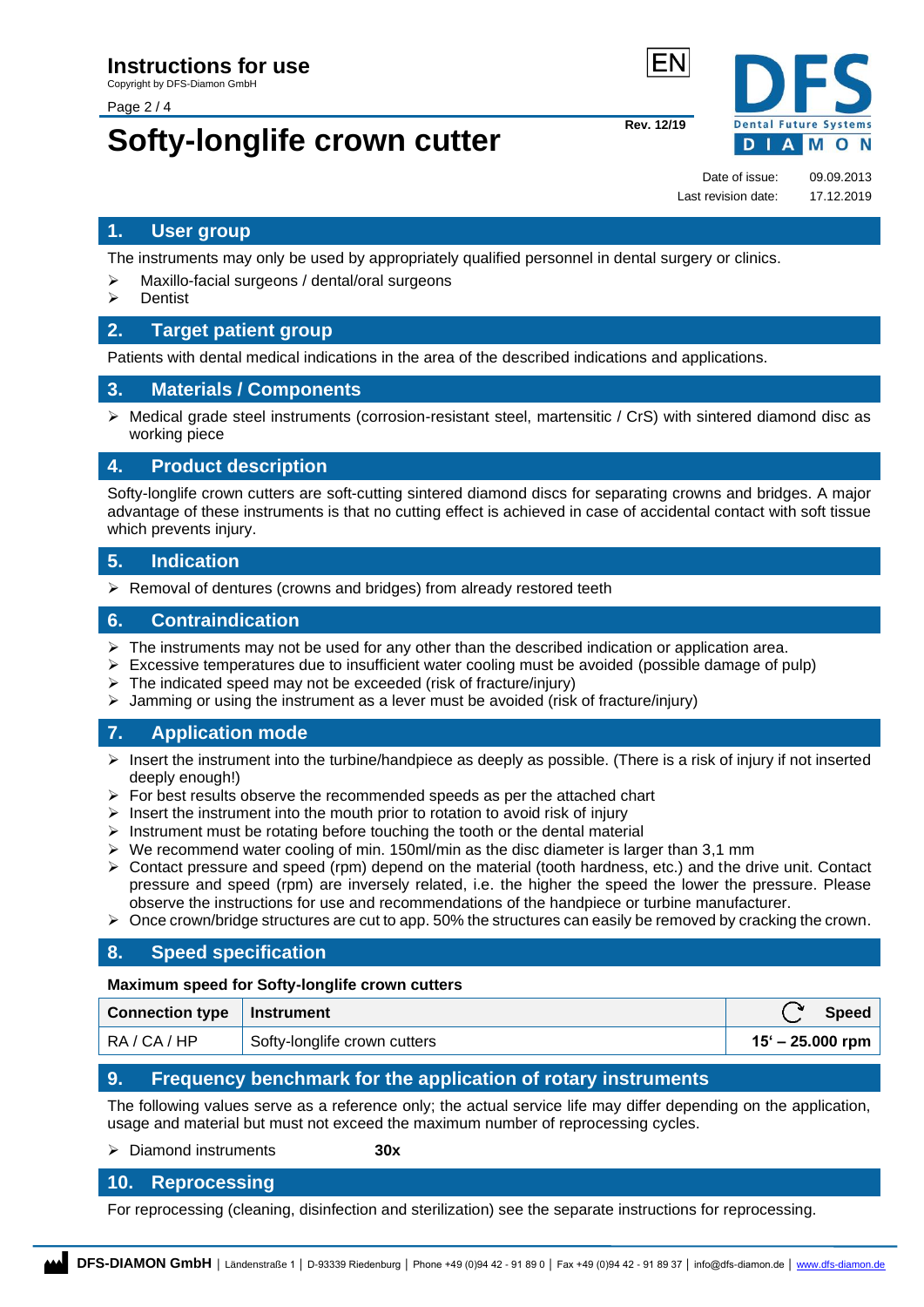Page 3 / 4

# **Softy-longlife crown cutter** Rev. 12/19

**Dental Future Systems** D **IAMON** 

 $\overline{\phantom{a}}$ 

Date of issue: 09.09.2013 Last revision date: 17.12.2019

#### <span id="page-2-0"></span>**11. Storage**

- ➢ Do not store instruments in plastic pouches (damaged pouches can cause contamination of the instruments)
- $\triangleright$  Store in dry conditions

#### <span id="page-2-1"></span>**12. Protective measures / Warnings**

Protect yourself by wearing appropriate protective gear (gloves, goggles, mask)

#### <span id="page-2-2"></span>**13. Residual risks**

Possible residual risks are fracture or deformation due to gross faulty handling or contamination due to inappropriate sterilization which may lead to harm of the patient, user or third persons.

Usage of these instruments with worn-out diamonds cause no sensitization of the patient, as they are not embedded in a nickel layer.

In addition, there are the following further residual risks with regard to possible foreseeable application errors, which may result in harm to the patient:

- ➢ Incorrect use of speed (too low/too high)
- ➢ Contraindicated applications
- ➢ Missing / insufficient water cooling

These residual risks are highly unlikely and are not expected in case of appropriate use and handling over the lifecycle of the instrument.

#### <span id="page-2-3"></span>**14. Traceability**

We recommend keeping the original packaging over the entire lifetime of the instrument in order to ensure traceability via the lot number.

#### <span id="page-2-4"></span>**15. Disposal**

Used and/or defective instruments need to be sterilized before disposal to avoid transmission of germs. Please be careful with sharp edges or tips.

After sterilization instruments can be discarded with general clinical waste.

#### <span id="page-2-5"></span>**16. Notification to competent authorities**

Competent national authorities and the manufacturer need to be notified about all serious incidents occurring in the context of the product without delay.



DFS-Diamon GmbH Ländenstraße 1 93339 Riedenburg Germany